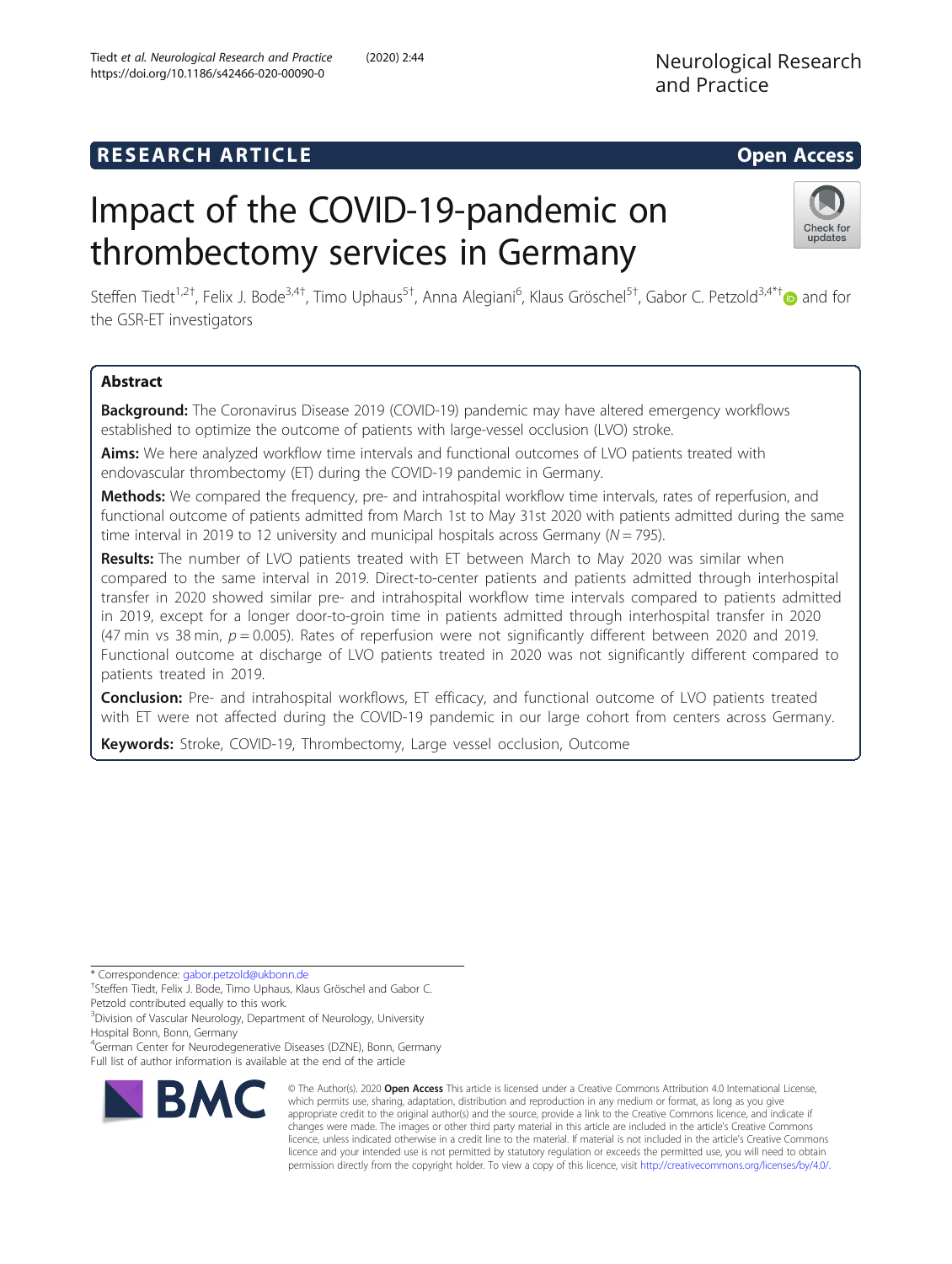#### Introduction

The outcome of patients with ischemic stroke and myocardial infarction depends on optimized pre- and intrahospital emergency workflows to minimize the time to reperfusion [\[1](#page-5-0)]. The rapidly expanding Coronavirus Disease 2019 (COVID-19) pandemic has caused a reorganization of established workflows to limit spread of the disease [\[2](#page-5-0)]. In addition, recent reports have also indicated that patients with acute stroke or myocardial infarction might resist or delay seeking help because of fear of COVID-19 [[3,](#page-5-0) [4\]](#page-5-0), raising concerns about worse outcomes of these conditions during the pandemic. Hence, monitoring of time-to-treatment intervals and disease outcomes during the pandemic is highly relevant for policymakers as it allows to assess and act upon the potential collateral effect of implemented COVID-19-related algorithms in the emergency sector. Here, we aimed to analyze workflow time intervals and functional outcomes of LVO patients treated with endovascular thrombectomy (ET) during the COVID-19 pandemic in a large German cohort.

### Methods

The data that support our findings are available from the corresponding author upon reasonable request.

Total numbers of patients treated with ET, patients with ischemic stroke, and patients with transient ischemic attacks were retrieved from hospital databases using the OPS code 8–836.80 and the ICD-10 codes I63 and G45, respectively. Detailed clinical data of this database were available from 795 patients treated with ET (87%) from the German Stroke Registry Endovascular Treatment (NCT03356392) [[5\]](#page-5-0), an ongoing, open-label, academic, prospective, multicenter registry in Germany. The main inclusion criteria were a diagnosis of acute ischemic stroke due to LVO, initiation of ET, admission between March 1st and May 31st 2020 or the same period in 2019, and age  $> 18$  years without any exclusion criteria. Patients were recruited by 12 centers (7 university hospitals, 5 municipal hospitals) distributed across Germany. Baseline characteristics, pre- and intrahospital workflow times and rates of reperfusion of the study sample were compared using Mann–Whitney and Fisher's exact tests. Successful reperfusion was defined as a modified Thrombolysis in Cerebral Infarction (mTICI) scale score of 2b or 3 (the mTICI score was graded locally). To determine associations with the modified Rankin Scale (mRS) score (as dependent variable), we used ordinal multivariable logistic regression adjusting for potential baseline confounder variables (age, sex, National Institutes of Health Stroke Scale (NIHSS) score upon admission, anterior/posterior circulation occlusion, intravenous alteplase use). The cumulative incidence of regional COVID-19 cases was retrieved from the Robert Koch Institute for the interval between March 1st and May 17th 2020, thus covering the exponential growth phase of COVID-19-positive cases in Germany defined by the basic reproductive number R0 > 1.0. The study was conducted in accordance with the Declaration of Helsinki and was centrally approved by the Institutional Review Board of the Ludwig-Maximilians-Universität Munich (protocol No. 689–15) and from local institutional review boards according to local regulations.

#### Results

The number of patients treated with ET did not show major trends between January 2019 and May 2020 that would have indicated a potential reduction during the COVID-19 pandemic from March to May 2020 (Fig. [1a](#page-2-0)), while the numbers of patients with ischemic stroke and transient ischemic attack were slightly reduced during the pandemic. The ratio of patients admitted in 2019 and those admitted in 2020 per center was not associated with the regional cumulative incidence of COVID-19, which ranged from 65 to 380 cases per 100.000 residents  $(p = 0.36,$  Fig. [1](#page-2-0)b).

Patients admitted from March to May 2020 and the same time interval in 2019  $(N = 795)$  were similar with regard to age, sex, comorbidities, the pre-stroke mRS, the Alberta Stroke Program Early CT score, and the NIHSS score upon admission. While the rate of patients admitted through interhospital transfer was not significantly different between 2019 and 2020, we observed a trend for a higher rate of patients treated with intravenous alteplase in 2020 (Table [1\)](#page-2-0). Three patients treated with ET had a positive PCR test result for SARS-CoV-2.

Direct-to-center patients admitted in 2020 showed similar pre- and intrahospital workflow time intervals compared to patients admitted in 2019 (Fig. [2a](#page-3-0)). Patients admitted through interhospital transfer in 2020 also showed similar workflow time intervals compared to patients in 2019, except for a longer door-to-groin puncture time in 2020 (47 min vs 38 min,  $p = 0.005$ , Fig. [2b](#page-3-0)). The frequency of general anesthesia was similar in 2020 compared to 2019 (Table [1](#page-2-0)). ET efficacy measures, such as the number of retrieval attempts (Fig. [3](#page-4-0)a) and the rate of successful reperfusion, did not differ between patients in 2020 and 2019 (Fig. [3b](#page-4-0)).

Functional outcome at discharge was not different between 2020 and 2019 after adjustment for potential baseline confounders (adjusted odds ratio, 1.00 [95% CI,  $0.77-1.31$ ]; Fig. [4](#page-4-0)).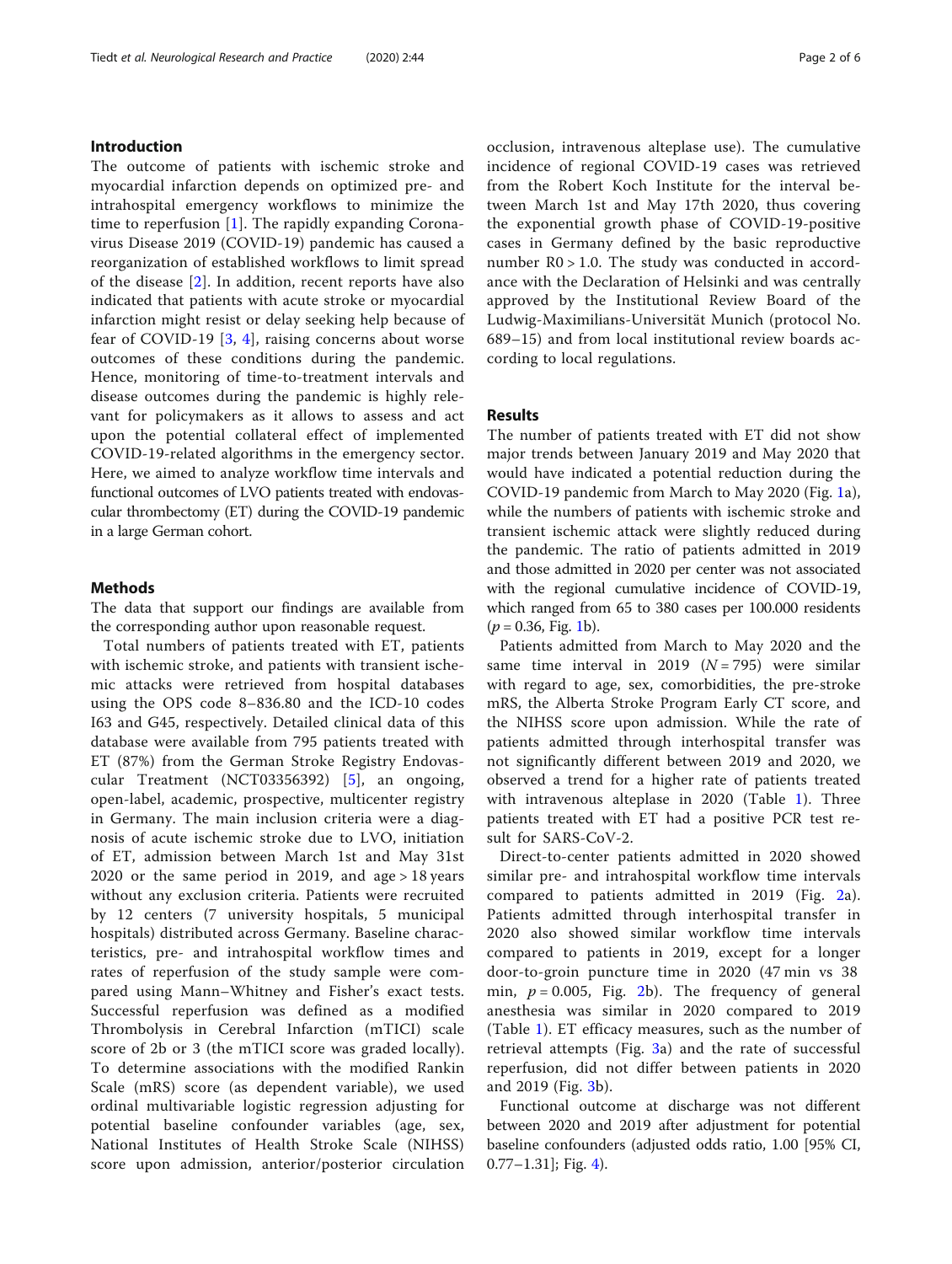<span id="page-2-0"></span>

Discussion

In this study, based on data from almost 800 patients, we found no changes in workflow time intervals, ET efficacy, and functional outcomes in LVO patients treated with ET during the COVID-19 pandemic in Germany when compared to 2019.

Our study needs to be put into perspective and compared to recent reports on stroke admission numbers and workflow time intervals from other countries and regions. While we found a slight reduction of patients admitted with ischemic stroke and transient ischemic attack but no change in patients treated with ET, reductions in stroke patient numbers during the COVID-19 pandemic were also found in China and Spain when all stroke admissions were analyzed [[6](#page-5-0), [7](#page-5-0)], and in France when patients treated with ET were analyzed [[8\]](#page-5-0). Moreover, longer workflow times were found in France [[8\]](#page-5-0) but not in Spain [[7](#page-5-0)]. In contrast, in our

| Table 1 Baseline patient and treatment characteristics 2019 and 2020 |  |
|----------------------------------------------------------------------|--|
|----------------------------------------------------------------------|--|

| Characteristics                        | <b>GSR-ET March to May</b><br>$N = 795$ |            | P     |
|----------------------------------------|-----------------------------------------|------------|-------|
|                                        | 2019                                    | 2020       |       |
| Age, median (IQR) [years]              | $77(66-83)$                             | 76 (65-82) | 0.717 |
| Female, % (n)                          | 54.5 (234)                              | 51.0 (186) | 0.319 |
| Medical history, % (n)                 |                                         |            |       |
| Hypertension                           | 79.8 (339)                              | 79.4 (285) | 0.929 |
| Diabetes mellitus                      | 25.4 (108)                              | 24.4 (88)  | 0.804 |
| Atrial fibrillation                    | 42.8 (181)                              | 40.4 (138) | 0.555 |
| Pre-stroke mRS score $> 1$ , % (n)     | 22.9(96)                                | 19.5(66)   | 0.285 |
| Baseline NIHSS score, median (IQR)     | $15(9-18)$                              | $14(9-18)$ | 0.799 |
| ASPECTS, median (IQR)                  | $9(8-10)$                               | $9(8-10)$  | 0.911 |
| External, % (n)                        | 43.8 (188)                              | 38.5 (141) | 0.149 |
| Anterior circulation occlusion, % (n)  | 86.6 (361)                              | 89.5 (307) | 0.222 |
| Intravenous alteplase treatment, % (n) | 43.4 (185)                              | 50.4 (181) | 0.053 |
| General anesthesia, % (n)              | 70.3 (289)                              | 70.2 (240) | 1     |

IQR Interquartile range, mRS Modified Rankin Scale, NIHSS National Institutes of Health Stroke Scale, ASPECTS Alberta Stroke Program Early CT Score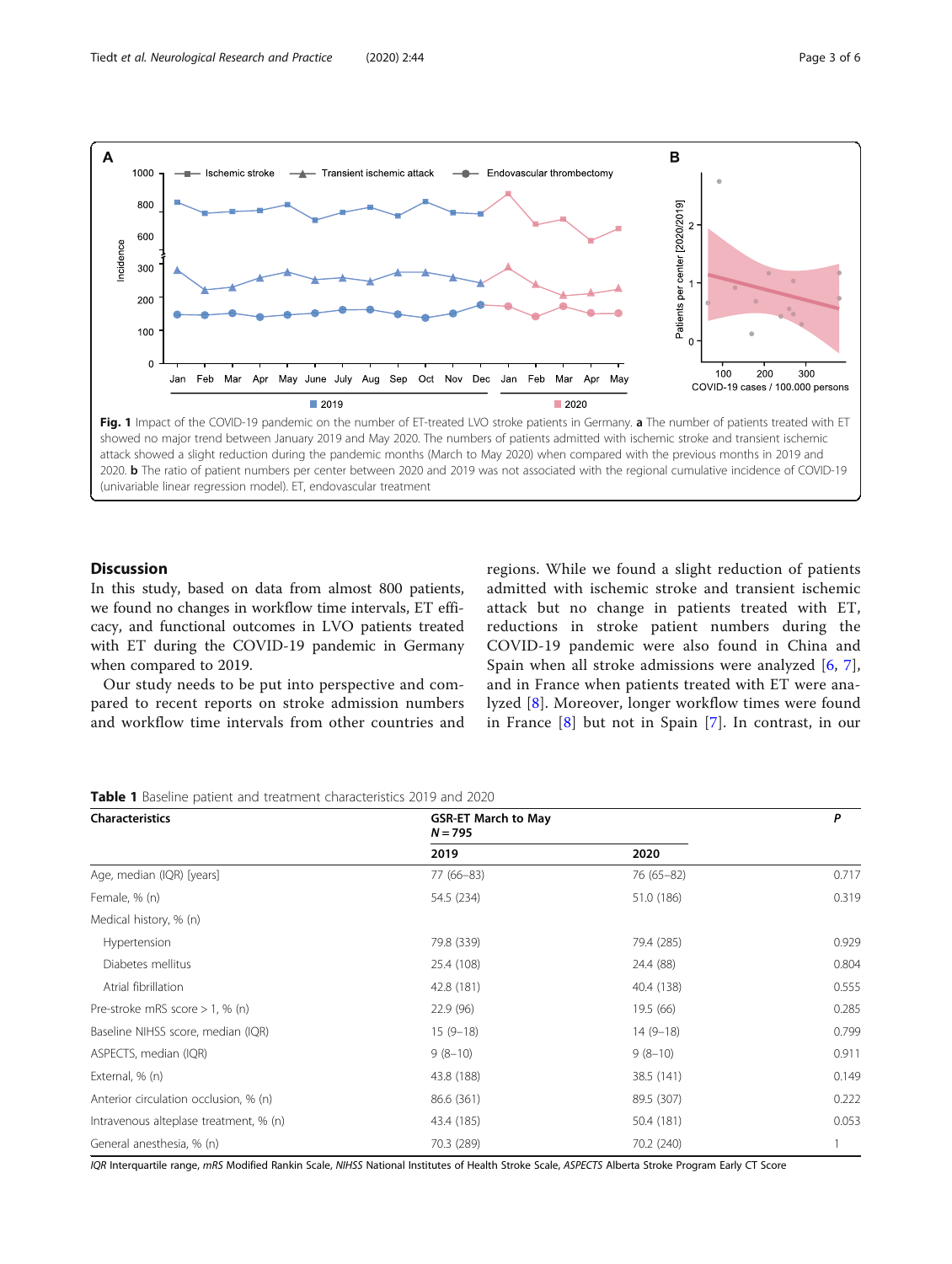<span id="page-3-0"></span>

analysis the majority of workflow times were similar between 2020 and 2019 except for a longer door-to-groin puncture time in patients admitted through interhospital transfer in 2020. This may potentially be related to a higher level of uncertainty regarding the infectious status of patients from other hospitals, although we have no data to support this interpretation. We hypothesize that the differences between these findings and our results are likely related to a combination of epidemiological and health system-related factors, which may include: i) differences in the COVID-19 incidence between regions and countries, ii) different levels of lockdown measures between countries, iii) the pre-pandemic state of these health care systems, and iv) the ability of healthcare providers and policymakers to prepare for the impact of the pandemic. Integrating these data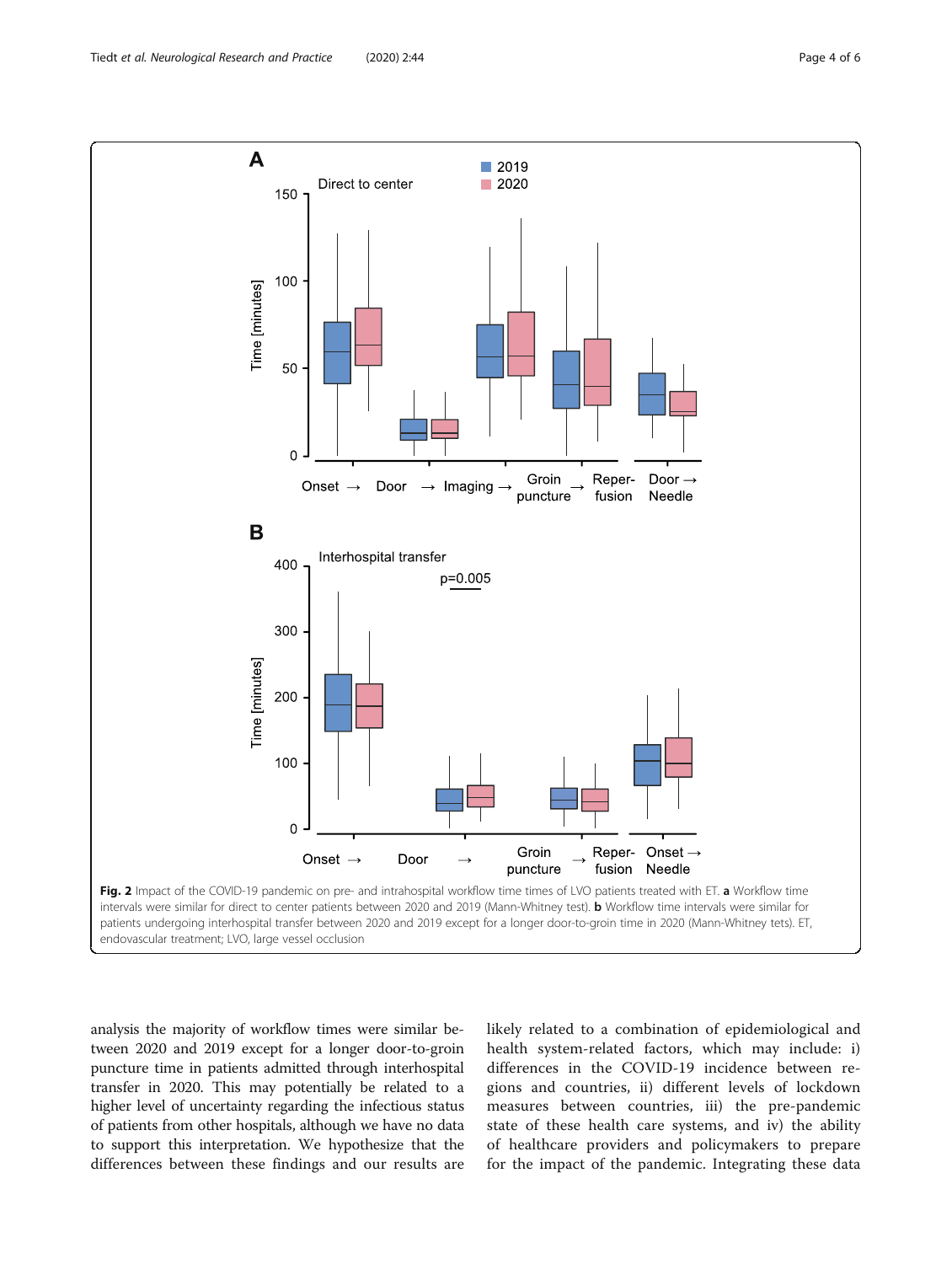<span id="page-4-0"></span>![](_page_4_Figure_2.jpeg)

from different countries might inform policymakers and health care providers on how to react adequately to future pandemics, or a potential 'second wave' of the current pandemic, while maintaining optimized emergency workflows for patients with acute ischemic diseases. In our cohort, three patients were tested positive for SARS-CoV-2, however, we note that routine testing was not implemented in most hospitals during that time, indicating that the actual number might be higher.

The strengths of our study include the large sample size and multi-center nature of our study, as well the report of functional outcome measures in addition to procedural times. Importantly, our data were collected

from both university and municipal hospitals and from regions differently affected by the COVID-19 pandemic. Our study is limited in its observational character, and we thus cannot rule out residual confounding. Moreover, our data were obtained from stroke centers with highly standardized prehospital and intrahospital algorithms, and may thus not be generalizable to lowervolume or non-specialized hospitals.

We conclude that pre- and intrahospital ET workflows, ET efficacy, and functional outcome of LVO patients were not affected during the COVID-19 pandemic in our large German cohort. Close monitoring of workflow intervals remains important to secure optimized care of hyperacute emergencies during the pandemic.

![](_page_4_Figure_7.jpeg)

![](_page_4_Figure_8.jpeg)